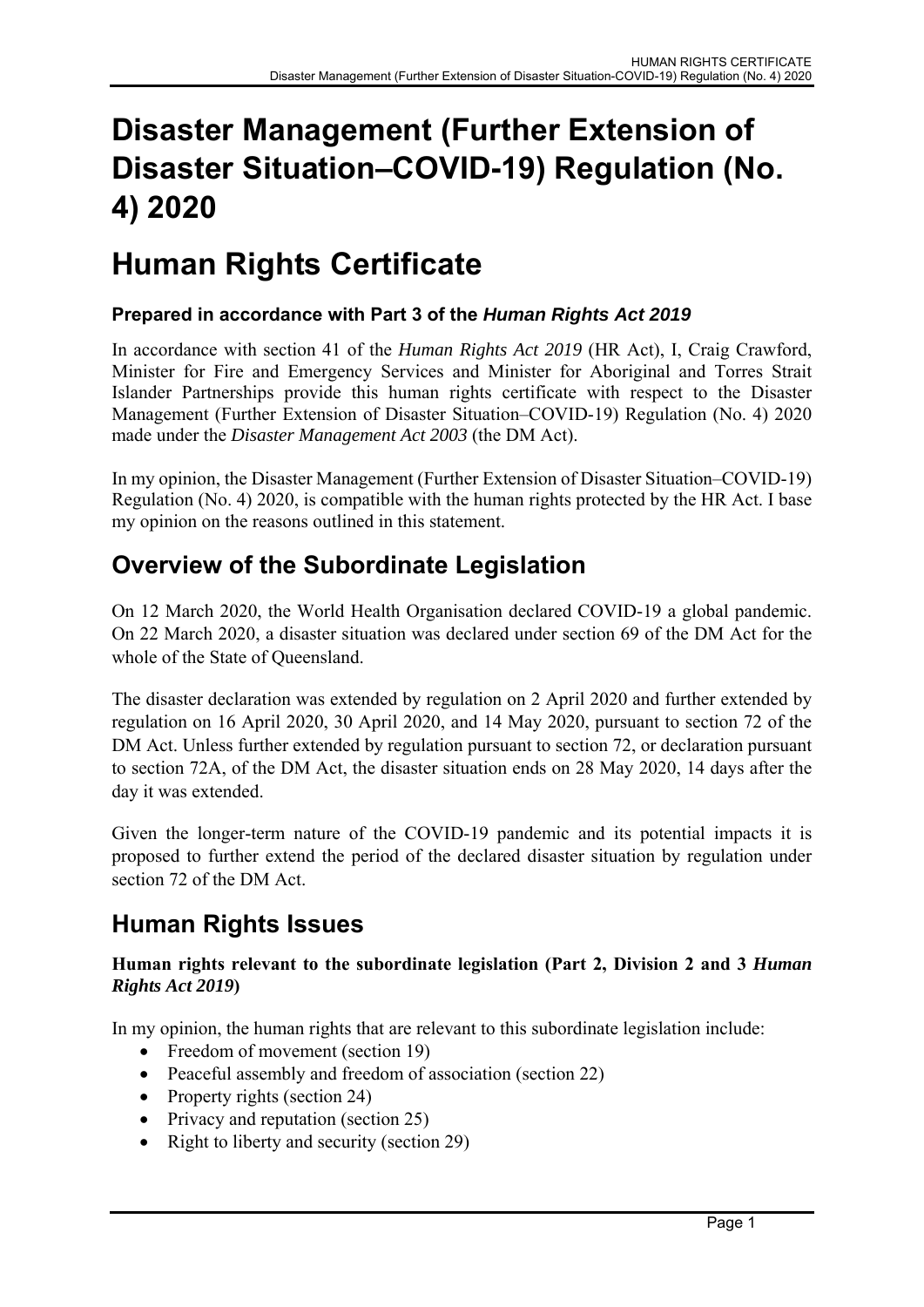### **Consideration of reasonable limitations on human rights (section 13** *Human Rights Act 2019***)**

#### **Freedom of movement (section 19)**

#### (a) the nature of the right

Section 19 of the HR Act provides that every person lawfully within Queensland has the right to move freely within Queensland and to enter and leave it.

Every person lawfully within Queensland has the right to move freely within Queensland, enter or leave Queensland, and choose where they live. This means that a person cannot be arbitrarily forced to remain in, or move to or from, a particular place. The right also includes the freedom to choose where to live, and freedom from physical and procedural barriers, like requiring permission before entering a public park or participating in a public demonstration in a public place. It also protects the rights of individuals to enter and leave Queensland.

The regulation to extend the disaster situation may limit a person's right to freedom of movement because it allows for powers to be exercised that include controlling the movement of persons into, out of, or around the declared area for the disaster situation  $(s77(1)(a)$  of the DM Act). The exercise of these powers may result in persons being prevented from entering particular areas or the dispersal of groups of persons.

(b) the nature of the purpose of the limitation, including whether it is consistent with a free and democratic society based on human dignity, equality and freedom

The purpose of limiting freedom of movement is to protect the health and safety of the community by preventing or slowing the spread of COVID-19. Reducing the movement of persons, and thus instances of human to human contact, reduces exposure and the risk of spread of the virus.

(c) the relationship between the limitation and its purpose, including whether the limitation helps to achieve the purpose

The limitation helps achieve the purpose by limiting the exposure of the community to COVID-19 by preventing movement of persons. The limitation of human rights is necessary to ensure that officials can implement effective containment and mitigation measures in response to the COVID-19 pandemic. These measures will protect Queenslanders where possible from exposure to COVID-19 and, in the event of significant community exposure, slow the rate of transmission, particularly to vulnerable persons.

(d) whether there are any less restrictive and reasonably available ways to achieve the purpose

Due to the human to human transfer of the virus, there are no less restrictive and reasonably available ways to achieve the purpose.

Consistent with public health emergency declarations, the regulation will give disaster officers and the Queensland community greater certainty about the anticipated length of time the declared disaster situation will continue. It will also allow the Queensland Government to communicate with certainty about disaster situation arrangements up to 90 days in advance. In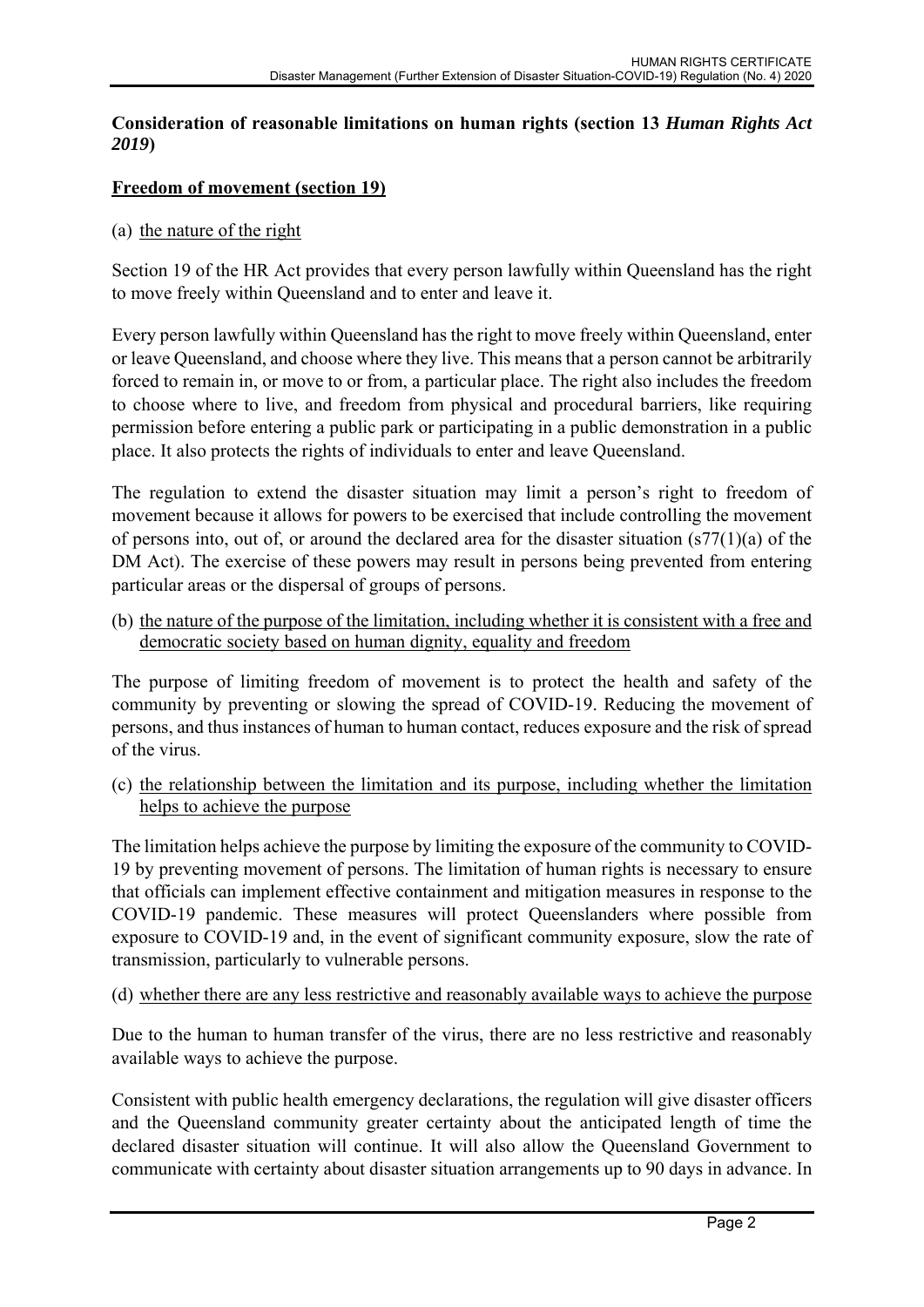accordance with section 72 of the DM Act, if the need for the declaration of a disaster situation is no longer required, the Premier and the Minister will declare the end of the disaster situation and the ability to exercise the suite of disaster powers will cease on the day the declaration ends.

The powers brought into effect by the regulation are for the purposes of the declared disaster only, and various protections contained in the DM Act ensure that the relevant powers are exercised appropriately. For example, these powers may only be exercised by authorised officers in certain circumstances, such as where they are necessary for public safety and the protection of life or property. Authorised officers are limited to those with the necessary expertise or experience to exercise the powers, and authorisations may be limited or given on conditions specific to the particular circumstances of the officer or event.

Operational practice also ensures that powers are exercised appropriately. In regard to emergency and disaster situations, any assessment of expertise or experience would take into account the training framework that applies to both paid and volunteer officers. Emergency and disaster response practices includes limiting potential damage where possible in the context of operational requirements and the safety of individuals (including employees, volunteers and the community).

(e) the balance between the importance of the purpose of the limitation and the importance of preserving the human right, taking into account the nature and extent of the limitation

On the basis of the nature of the health emergency, limiting persons identified with or suspected of having COVID-19 from circulating freely amongst the general public is considered reasonable and justifiable due to increased risks to vulnerable persons.

On balance, having regard to the nature and extent of the limitation on the right and the information detailed above, the importance of achieving the protection of a person's, or the public's, health outweighs the harm caused to a person's freedom of movement.

## **Peaceful assembly and freedom of association (section 22)**

(a) the nature of the right

Section 22 of the HR Act provides that every person has the right of peaceful assembly.

The right to peaceful assembly upholds the rights of individuals to gather together in order to exchange, give or receive information, to express views or to conduct a protest or demonstration. The right entitles persons to gather intentionally and temporarily for a specific purpose<sup>1</sup> and is considered essential for the public expression of a person's views and opinions. The protection of the right is limited to peaceful assemblies (and does not protect violent assemblies such as riots).

The regulation to extend the disaster situation may limit a person's right to peaceful assembly and freedom of association because it allows for powers to be exercised that include controlling

 <sup>1</sup> Manfred Nowak (2005) *United Nations Covenant on Civil and Political Rights: CCPR Commentary*, 2<sup>nd</sup> ed (NP Engel) 484.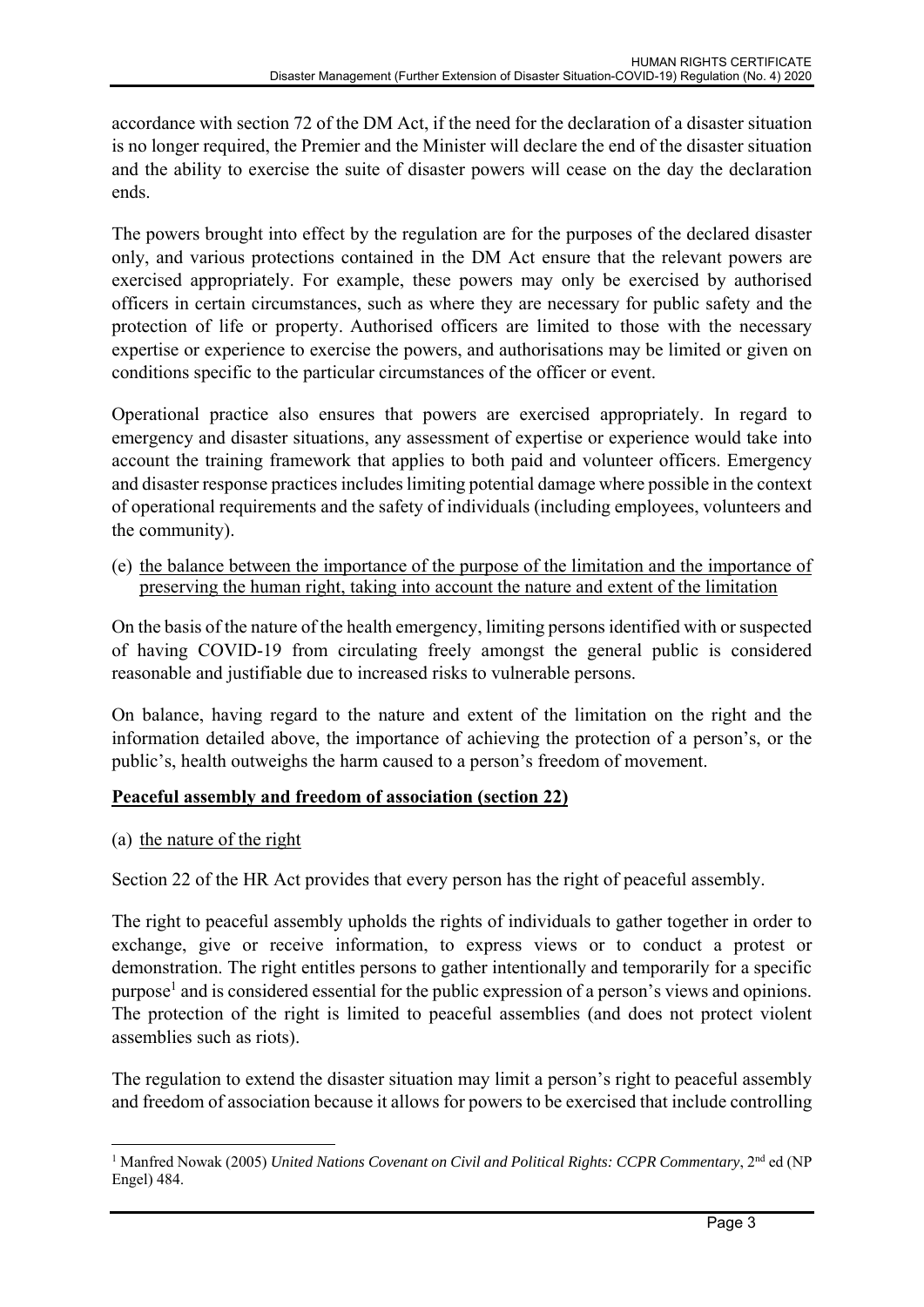the movement of persons into, out of, or around the declared area for the disaster situation  $(s77(1)(a)$  of the DM Act). The result of the exercise of this power may be dispersal of groups of persons.

(b) the nature of the purpose of the limitation, including whether it is consistent with a free and democratic society based on human dignity, equality and freedom

The purpose of limiting the right to assemble peacefully is to reduce the risk of human to human transmission of COVID-19, consistent with multi-tier government requirements relating to mass gatherings during the COVID-19 response.

(c) the relationship between the limitation and its purpose, including whether the limitation helps to achieve the purpose

The limitation helps achieve the purpose of reducing the risk of human to human transmission of COVID-19 by providing for dispersal of groups of persons that may accelerate transmission.

(d) whether there are any less restrictive and reasonably available ways to achieve the purpose

Due to the human to human transfer of this virus, there are no less restrictive or reasonably available ways to achieve the purpose.

Consistent with public health emergency declarations, the regulation will give disaster officers and the Queensland community greater certainty about the anticipated length of time the declared disaster situation will continue. It will also allow the Queensland Government to communicate with certainty about disaster situation arrangements up to 90 days in advance. In accordance with section 72 of the DM Act, if the need for the declaration of a disaster situation is no longer required, the Premier and the Minister will declare the end of the disaster situation and the ability to exercise the suite of disaster powers will cease on the day the declaration ends.

The powers brought into effect by the regulation are for the purposes of the declared disaster only, and various protections contained in the DM Act ensure that the relevant powers are exercised appropriately. For example, these powers may only be exercised by authorised officers in certain circumstances, such as where they are necessary for public safety and the protection of life or property. Authorised officers are limited to those with the necessary expertise or experience to exercise the powers, and authorisations may be limited or given on conditions specific to the particular circumstances of the officer or event.

Operational practice also ensures that powers are exercised appropriately. In regard to emergency and disaster situations, any assessment of expertise or experience would take into account the training framework that applies to both paid and volunteer officers. Emergency and disaster response practices includes limiting potential damage where possible in the context of operational requirements and the safety of individuals (including employees, volunteers and the community).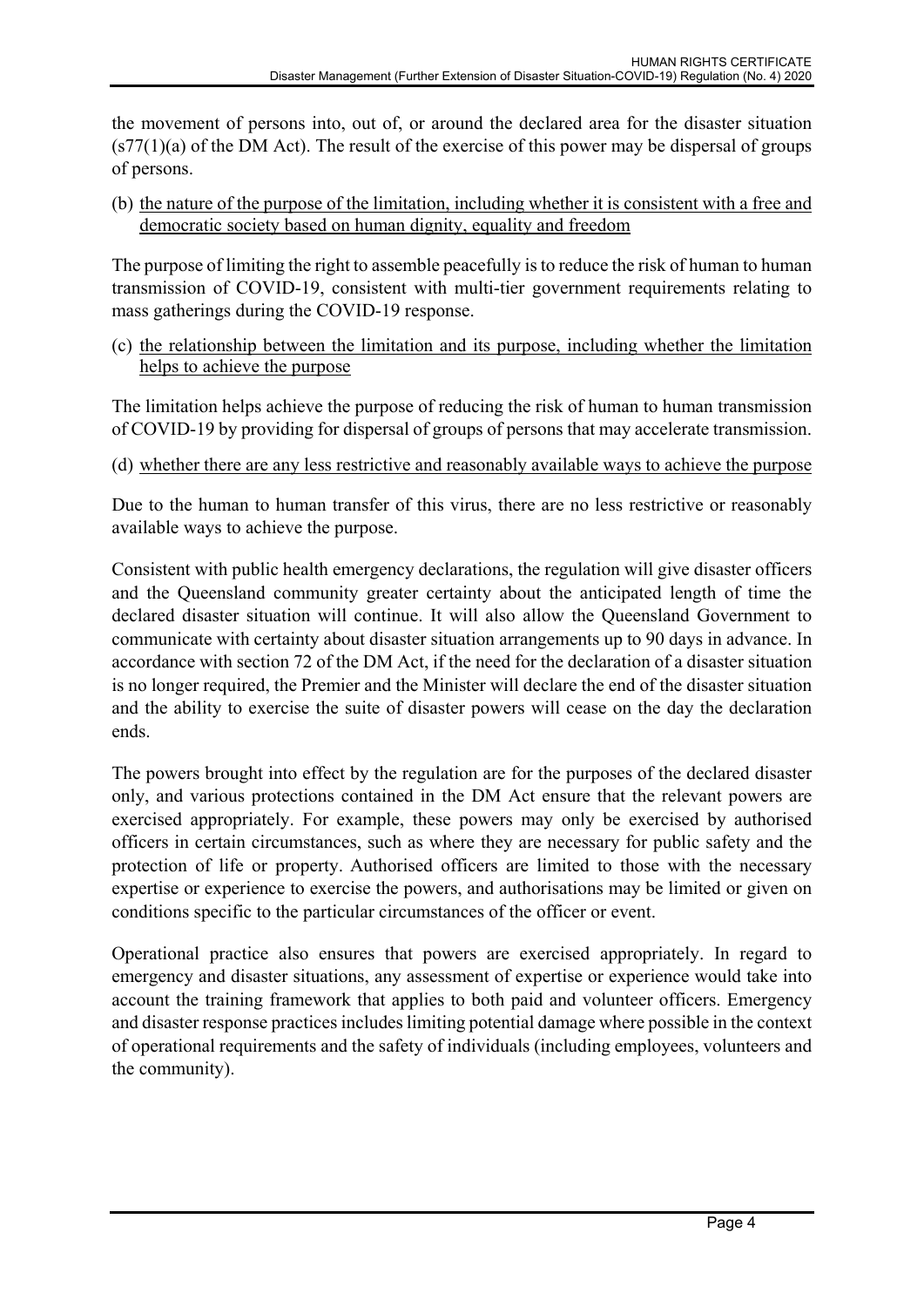(e) the balance between the importance of the purpose of the limitation and the importance of preserving the human right, taking into account the nature and extent of the limitation

On balance, having regard to the nature and extent of the limitation on the right and the information detailed above, the importance of achieving the protection of a person's, or the public's, health outweighs the harm caused to a person's right to peaceful assembly and freedom of association.

### **Property rights (section 24)**

### (a) the nature of the right

Section 24(2) of the HR Act provides that a person must not be arbitrarily deprived of the person's property. The right to property protects the right of all persons to own property (alone or with others) and provides that people have a right not to be arbitrarily deprived of their property. The ability to own and protect property historically underpins many of the structures essential to maintaining a free and democratic society based on human dignity, equality and freedom. The right includes the protection from the deprivation of property. The term 'deprived' is not defined by the HR Act, however deprivation in this sense is considered to include the substantial restriction on a person's use or enjoyment of their property, to the extent that it substantially deprives a property owner of the ability to use his or her property or part of that property (including enjoying exclusive possession of it, disposing of it, transferring it or deriving profits from it).

Property is likely to include all real and personal property interests recognised under general law (for example, interests in land, contractual rights and shares) and may include some statutory rights (especially if the right includes traditional aspects of property rights, such as to use, transfer, dispose and exclude).

The concept of arbitrariness in the context of the right to property carries a human rights meaning of 'capriciousness, unpredictability, injustice and unreasonableness – in the sense of not being proportionate to the legitimate aim sought'.

The regulation to extend the disaster situation may limit a person's property rights because it allows for powers to be exercised that include removing, dismantling, demolishing or destroying a vehicle, building or other structure in the declared area or removing or destroying an animal, vegetation or substance within the declared area  $(s77(1)(g)$  and (h) of the DM Act).

(b) the nature of the purpose of the limitation, including whether it is consistent with a free and democratic society based on human dignity, equality and freedom

The purpose of any deprivation of a person of their property under the relevant powers is to minimise the risk of transmission of COVID-19 to vulnerable persons.

(c) the relationship between the limitation and its purpose, including whether the limitation helps to achieve the purpose

The limitation helps achieve the purpose by reducing the risk of transmission of COVID-19, by limiting community contact and mitigating against any means of transmission.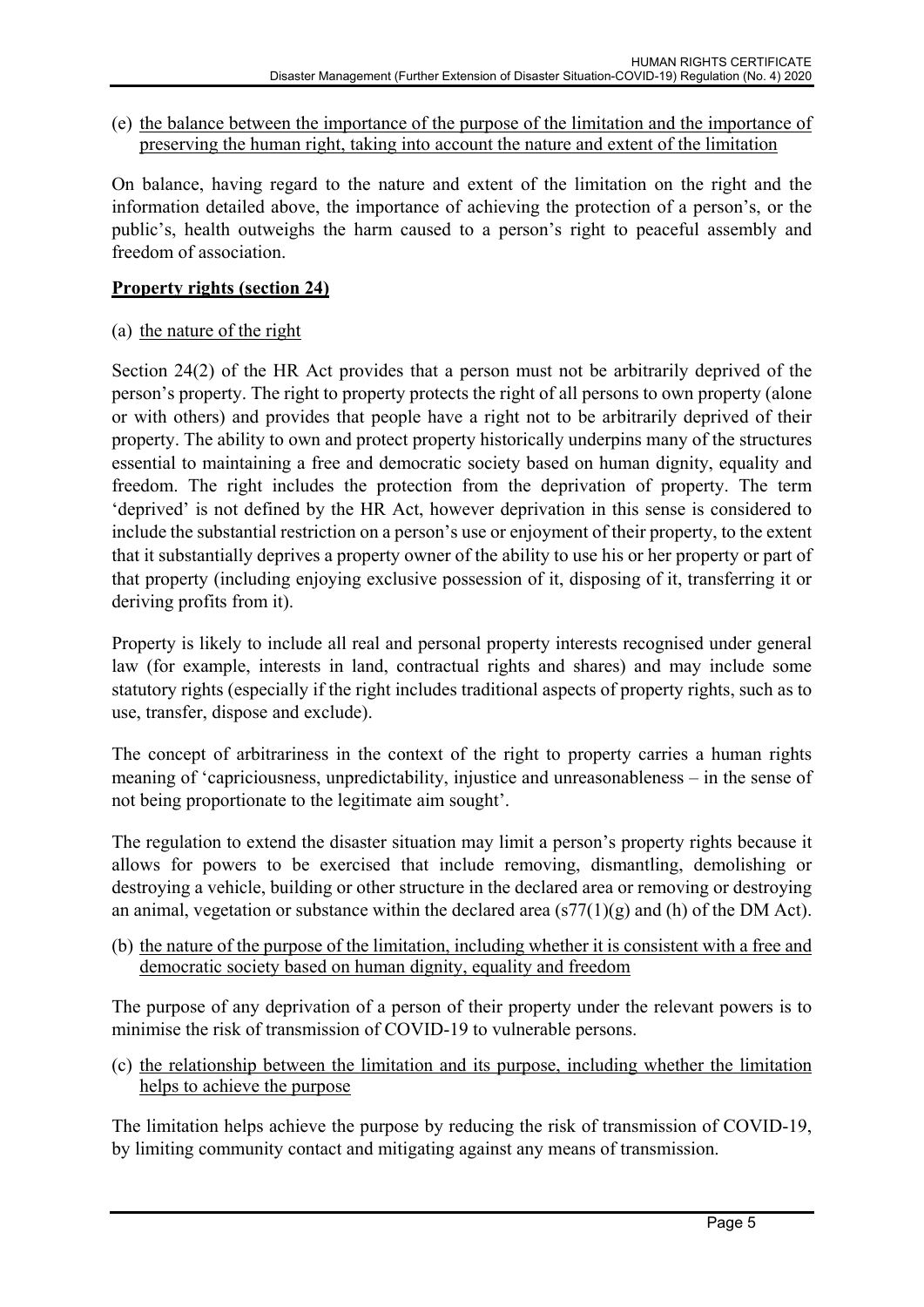#### (d) whether there are any less restrictive and reasonably available ways to achieve the purpose

Due to the concerns relating to transmission of COVID-19, there are no less restrictive or reasonably available ways to achieve the purpose.

Consistent with public health emergency declarations, the regulation will give disaster officers and the Queensland community greater certainty about the anticipated length of time the declared disaster situation will continue. It will also allow the Queensland Government to communicate with certainty about disaster situation arrangements up to 90 days in advance. In accordance with section 72 of the DM Act, if the need for the declaration of a disaster situation is no longer required, the Premier and the Minister will declare the end of the disaster situation and the ability to exercise the suite of disaster powers will cease on the day the declaration ends.

The powers brought into effect by the regulation are for the purposes of the declared disaster only, and various protections contained in the DM Act ensure that the relevant powers are exercised appropriately. For example, these powers may only be exercised by authorised officers in certain circumstances, such as where they are necessary for public safety and the protection of life or property. Authorised officers are limited to those with the necessary expertise or experience to exercise the powers, and authorisations may be limited or given on conditions specific to the particular circumstances of the officer or event.

Operational practice also ensures that powers are exercised appropriately. In regard to emergency and disaster situations, any assessment of expertise or experience would take into account the training framework that applies to both paid and volunteer officers. Emergency and disaster response practices includes limiting potential damage where possible in the context of operational requirements and the safety of individuals (including employees, volunteers and the community).

Further, the DM Act provides specific protections where it is proposed to give directions to the owner of any property. If the property is residential or business premises, directions may only be given with the written approval of the relevant district disaster coordinator.

(e) the balance between the importance of the purpose of the limitation and the importance of preserving the human right, taking into account the nature and extent of the limitation

On balance, having regard to the nature and extent of the limitation on the right and the information detailed above, the importance of achieving the protection of a person's, or the public's, health outweighs the harm caused to person's right not to be deprived of property.

#### **Privacy and reputation (section 25)**

(a) the nature of the right

Section 25 of the HR Act provides that a person has the right not to have their privacy, family, home or correspondence unlawfully or arbitrarily interfered with.

The underlying value of the right to privacy is the 'protect[ion] and enhance[ment of] the liberty of the person – the existence, autonomy, security and well-being or every individual in their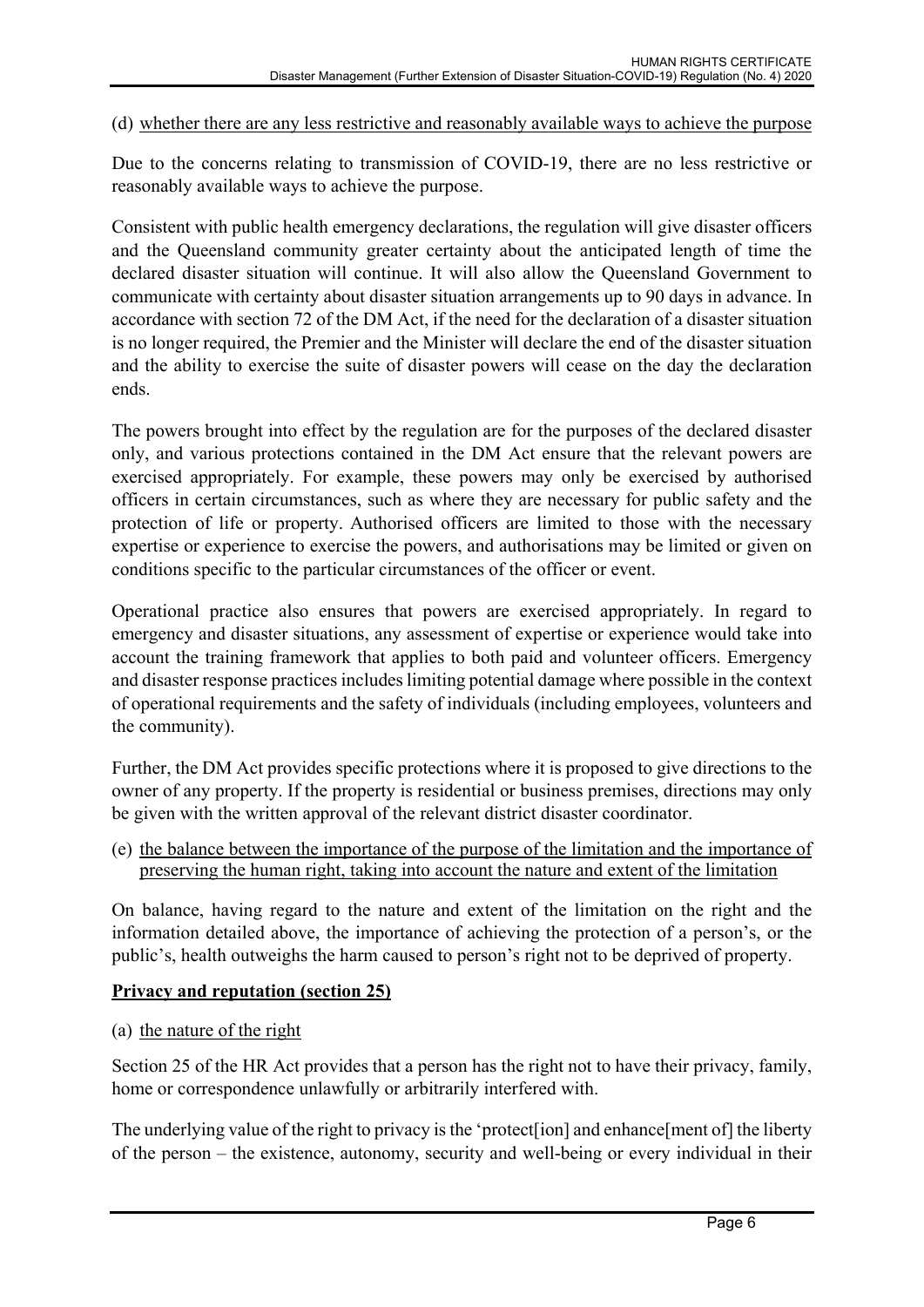own private sphere.'2 It protects the individual from all interferences and attacks upon their privacy, family, home, correspondence (written and verbal) and reputation. The scope of the right to privacy is very broad, but at its most basic is concerned with notions of personal autonomy and dignity. The UNHRC has said that it refers to those aspects of life in which a person can freely express his or her identity, either alone or in relationships with others.<sup>3</sup>

The right protects privacy in that personal sense (and in the sense of personal information, data collection and correspondence) but also extends to an individual's private life more generally. For example, the right to privacy protects the individual against interference with their physical and mental integrity, freedom of thought and conscience, legal personality, sexuality, family and home, and individual identity (including appearance, clothing and gender).

The right to privacy under the HR Act protects individuals against unlawful or arbitrary interferences with their privacy. The concept of lawfulness in the context of the right to privacy means that no interference can take place except in cases envisaged by the law. Interference authorised by states can only take place on the basis of law, which itself must comply with the provisions, aims and objectives of the ICCPR.<sup>4</sup> The European Court of Human Rights has also said that an interference will be lawful if it is authorised by a law that is adequately accessible and formulated with sufficient precision to enable a person to regulate his or her conduct by it.<sup>5</sup> These are concepts that are consistent with the rule of law principles. The concept of arbitrariness in the context of the right to privacy carries a human rights meaning of 'capriciousness, unpredictability, injustice and unreasonableness – in the sense of not being proportionate to the legitimate aim sought'.<sup>6</sup>

The regulation to extend the disaster situation may limit a person's right not to have their privacy, family, home or correspondence unlawfully or arbitrarily interfered with as it allows for powers to be exercised that include entering a place in the declared area  $(s77(1)(d))$  of the DM Act). The result of the exercise of this power may be to interfere with a person's home or privacy.

(b) the nature of the purpose of the limitation, including whether it is consistent with a free and democratic society based on human dignity, equality and freedom

The purpose of limiting the right to a person's privacy is to mitigate against the risk of transmission of COVID-19 by ensuring appropriate social distancing.

(c) the relationship between the limitation and its purpose, including whether the limitation helps to achieve the purpose

The limitation helps achieve the purpose by reducing the risk of transmission of COVID-19, by limiting community contact and proximity to persons identified with, or suspected of having, the virus.

 <sup>2</sup> *Director of Housing v Sudi* (2010) 33 VAR 139, 145 (Bell J). See also *Re Kracke and Mental Health Review Board* (2009) 29 VAR 1, 131 (Bell J).

<sup>3</sup> *Coeriel and Aurik v The Netherlands* (Communication No 45/1991) [10.2]. 4

United Nations Human Rights Committee, *General Comment No. 16*. 5 *Sunday Times v United Kingdom* [1979] ECHR 1, [49].

<sup>6</sup> *WBM v Chief Commissioner of Police* (2012) 43 VR 466, 472 (Warren CJ, Hansen JA agreeing).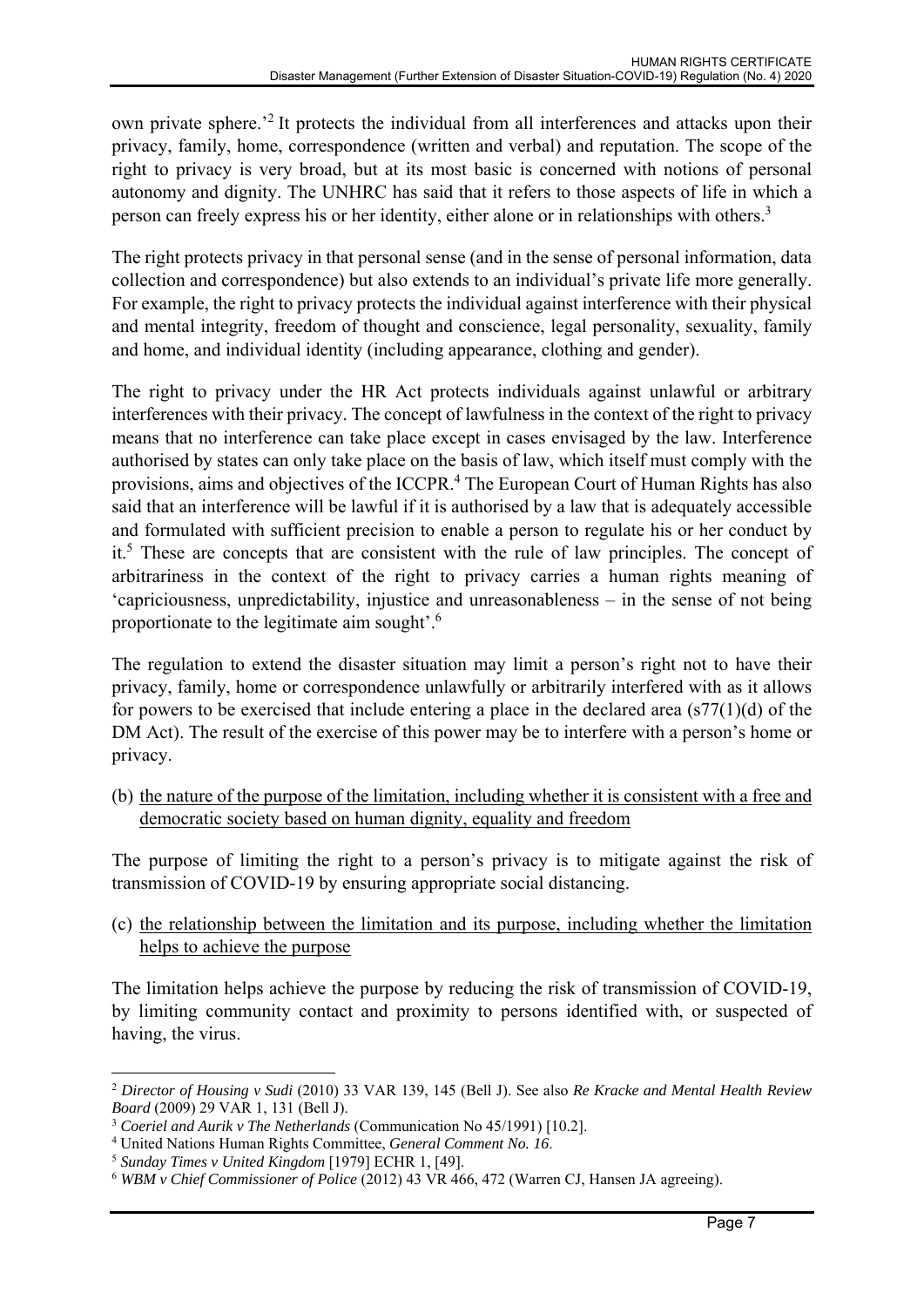(d) whether there are any less restrictive and reasonably available ways to achieve the purpose

Due to the concerns relating to contact and proximity of persons identified with or suspected of having COVID-19, there are no less restrictive or reasonably available ways to achieve the purpose.

Consistent with public health emergency declarations, the regulation will give disaster officers and the Queensland community greater certainty about the anticipated length of time the declared disaster situation will continue. It will also allow the Queensland Government to communicate with certainty about disaster situation arrangements up to 90 days in advance. In accordance with section 72 of the DM Act, if the need for the declaration of a disaster situation is no longer required, the Premier and the Minister will declare the end of the disaster situation and the ability to exercise the suite of disaster powers will cease on the day the declaration ends.

The powers brought into effect by the regulation are for the purposes of the declared disaster only, and various protections contained in the DM Act ensure that the relevant powers are exercised appropriately. For example, these powers may only be exercised by authorised officers in certain circumstances, such as where they are necessary for public safety and the protection of life or property. Authorised officers are limited to those with the necessary expertise or experience to exercise the powers, and authorisations may be limited or given on conditions specific to the particular circumstances of the officer or event.

Operational practice also ensures that powers are exercised appropriately. In regard to emergency and disaster situations, any assessment of expertise or experience would take into account the training framework that applies to both paid and volunteer officers. Emergency and disaster response practices includes limiting potential damage where possible in the context of operational requirements and the safety of individuals (including employees, volunteers and the community).

(e) the balance between the importance of the purpose of the limitation and the importance of preserving the human right, taking into account the nature and extent of the limitation

On balance, having regard to the nature and extent of the limitation on the right and the information detailed above, the importance of achieving the protection of a person's, or the public's, health outweighs the harm caused to person's right to privacy under these circumstances.

#### **Right to liberty and security (section 29)**

(a) the nature of the right

Section 29 of the HR Act protects the right to liberty and security of the person.

The right to liberty and security of the person protects the personal physical liberty of all persons, including the right not to be arrested or detained except in accordance with the law.

The fundamental value which the right to liberty expresses is freedom, which is acknowledged to be a prerequisite for equal and effective participation in society. The right is directed at all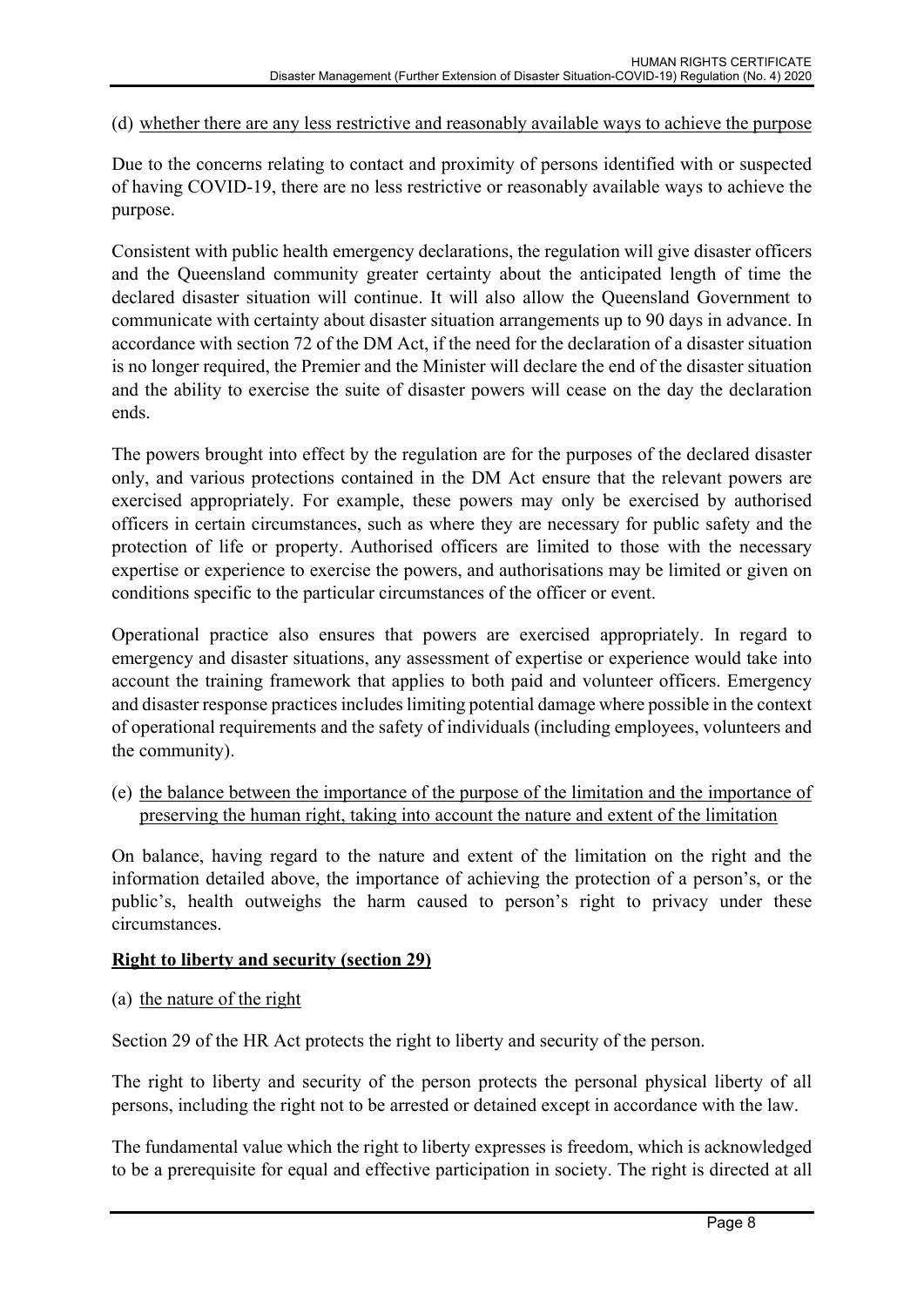deprivations of liberty including, but not limited to, imprisonment in correctional facilities or detention in hospitals. It may also include where persons are deprived of liberty through supervision, protection, treatment, guardianship or similar orders made under various legislative schemes.

The right also protects against arbitrary arrest and detention. The concept of arbitrariness carries a human rights meaning of 'capriciousness, unpredictability, injustice and unreasonableness – in the sense of not being proportionate to the legitimate aim sought'.<sup>7</sup>

The right to security of the person also places a positive obligation on the State to take all reasonable steps to ensure the physical safety of those who are in danger of physical harm (including bodily and mental integrity, or freedom from injury to the body and mind). This obligation applies independently of the right to liberty in that it applies whether or not an individual is detained.

The regulation to extend the disaster situation may limit a person's right to liberty and security because it allows for powers to be exercised that include controlling the movement of persons into, out of, or around the declared area for the disaster situation  $(s77(1)(a)$  of the DM Act). The exercise of these powers may result in a person being deprived of their liberty for a period of time.

(b) the nature of the purpose of the limitation, including whether it is consistent with a free and democratic society based on human dignity, equality and freedom

The purpose of depriving a person of their liberty is to limit persons identified with or suspected of having COVID-19 from circulating freely amongst the general public, in order to reduce the risks of transmission of the virus.

(c) the relationship between the limitation and its purpose, including whether the limitation helps to achieve the purpose

The limitation of human rights is necessary to ensure that officials can implement effective containment and mitigation measures in response to the COVID-19 pandemic. These measures will protect Queenslanders from exposure to COVID-19 and, in the event of significant community exposure, slow the rate of transmission, particularly to vulnerable persons.

### (d) whether there are any less restrictive and reasonably available ways to achieve the purpose

No less restrictive and reasonably available ways to achieve the purpose have been identified. Due to the human to human transfer of the virus, restrictions need to be imposed on the movement of persons to reduce the risks of transmission of the virus. In particular the movement of persons who are identified with or suspected of having COVID-19 needs to be limited in order to prevent them from circulating freely amongst the general public and spreading the virus.

Consistent with public health emergency declarations, the regulation will give disaster officers and the Queensland community greater certainty about the anticipated length of time the

 <sup>7</sup> *WBM v Chief Commissioner of Police* (2012) 43 VR 466, 472 (Warren CJ, Hansen JA agreeing).